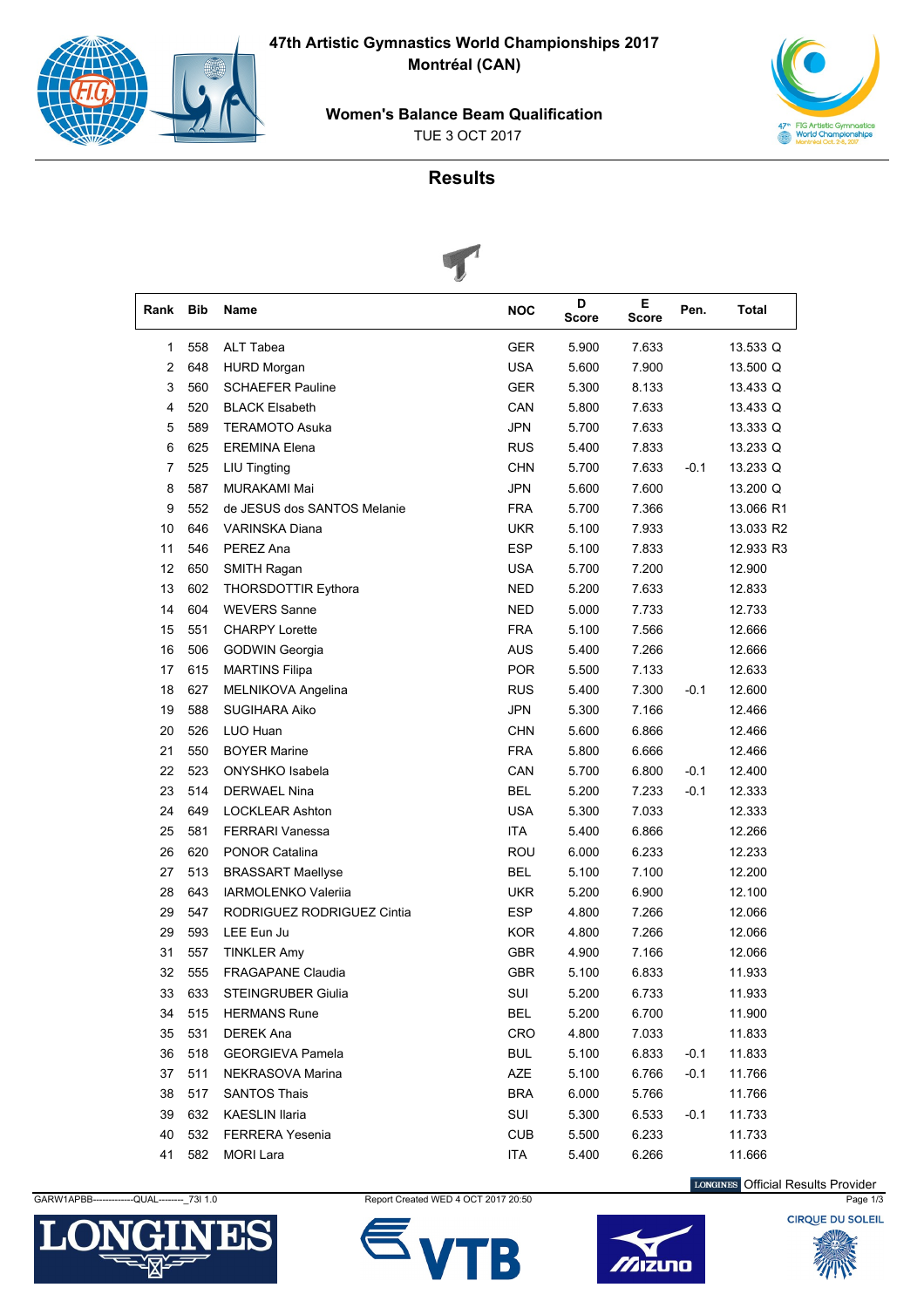**47th Artistic Gymnastics World Championships 2017 Montréal (CAN)** 



**Women's Balance Beam Qualification**

TUE 3 OCT 2017



## **Results**



| Rank | Bib | Name                          | <b>NOC</b> | D<br><b>Score</b> | Е<br><b>Score</b> | Pen.   | Total  |  |
|------|-----|-------------------------------|------------|-------------------|-------------------|--------|--------|--|
| 42   | 508 | <b>MADER Jasmin</b>           | <b>AUT</b> | 4.600             | 7.033             |        | 11.633 |  |
| 43   | 548 | <b>LEINONEN Maija</b>         | <b>FIN</b> | 4.500             | 7.100             |        | 11.600 |  |
| 44   | 521 | <b>MOORS Brooklyn</b>         | CAN        | 5.300             | 6.233             |        | 11.533 |  |
| 44   | 568 | <b>KOVACS Zsofia</b>          | <b>HUN</b> | 5.300             | 6.233             |        | 11.533 |  |
| 46   | 592 | KIM Jury                      | <b>KOR</b> | 4.800             | 6.633             |        | 11.433 |  |
| 46   | 614 | <b>MARIANITO Mariana</b>      | <b>POR</b> | 4.800             | 6.633             |        | 11.433 |  |
| 48   | 519 | YANKOVA Yoana                 | <b>BUL</b> | 4.600             | 6.800             |        | 11.400 |  |
| 49   | 541 | <b>HUSSEIN Farah</b>          | EGY        | 5.300             | 6.200             | $-0.1$ | 11.400 |  |
| 50   | 621 | <b>CUMMINS Claudia</b>        | <b>RSA</b> | 4.500             | 6.866             |        | 11.366 |  |
| 51   | 527 | <b>WANG Yan</b>               | <b>CHN</b> | 5.500             | 5.766             |        | 11.266 |  |
| 52   | 618 | CRISAN Ioana                  | <b>ROU</b> | 5.500             | 5.733             |        | 11.233 |  |
| 53   | 561 | SEITZ Elisabeth               | <b>GER</b> | 4.800             | 6.400             |        | 11.200 |  |
| 54   | 556 | <b>KINSELLA Alice</b>         | <b>GBR</b> | 5.000             | 6.200             |        | 11.200 |  |
| 55   | 605 | <b>WEVERS Lieke</b>           | <b>NED</b> | 4.500             | 6.666             |        | 11.166 |  |
| 55   | 622 | <b>DARIES Naveen</b>          | <b>RSA</b> | 4.500             | 6.666             |        | 11.166 |  |
| 57   | 606 | <b>BERG Solveig</b>           | <b>NOR</b> | 4.800             | 6.433             | $-0.1$ | 11.133 |  |
| 58   | 579 | <b>BERARDINELLI Sara</b>      | <b>ITA</b> | 4.900             | 6.166             |        | 11.066 |  |
| 59   | 529 | <b>ESCOBAR BETANCUR Ginna</b> | COL        | 4.700             | 6.333             |        | 11.033 |  |
| 60   | 572 | <b>BELANYI Dominiqua</b>      | <b>ISL</b> | 4.200             | 6.800             |        | 11.000 |  |
| 61   | 503 | PISOS Agustina                | <b>ARG</b> | 4.900             | 6.100             |        | 11.000 |  |
| 62   | 595 | DUBOVA Anastasija             | LAT        | 4.600             | 6.433             | $-0.1$ | 10.933 |  |
| 63   | 505 | <b>FOLINO Talia</b>           | <b>AUS</b> | 4.700             | 6.333             | $-0.1$ | 10.933 |  |
| 64   | 574 | SUTO-TUUHA Agnes              | <b>ISL</b> | 4.100             | 6.766             |        | 10.866 |  |
| 65   | 543 | <b>SALEM Farah</b>            | EGY        | 4.500             | 6.366             |        | 10.866 |  |
| 66   | 644 | OSIPOVA Valerija              | <b>UKR</b> | 5.000             | 5.833             |        | 10.833 |  |
| 67   | 566 | <b>AL-SALTY Dalia</b>         | <b>HUN</b> | 5.000             | 5.800             |        | 10.800 |  |
| 68   | 623 | <b>EKSTEEN Cornelia</b>       | <b>RSA</b> | 4.400             | 6.466             | $-0.1$ | 10.766 |  |
| 69   | 528 | <b>ARDILA GARCIA Dayana</b>   | COL        | 4.300             | 6.366             |        | 10.666 |  |
| 70   | 509 | <b>MAENNERSDORFER Marlies</b> | AUT        | 4.000             | 6.633             |        | 10.633 |  |
| 71   | 577 | <b>NETZER Ofir</b>            | <b>ISR</b> | 4.200             | 6.433             |        | 10.633 |  |
| 72   | 635 | MOKOSOVA Barbora              | <b>SVK</b> | 4.900             | 5.700             |        | 10.600 |  |
| 73   | 549 | <b>MURTO Helmi</b>            | <b>FIN</b> | 4.000             | 6.600             | $-0.1$ | 10.500 |  |
| 74   | 534 | CENKOVA Veronika              | CZE        | 4.800             | 5.700             |        | 10.500 |  |
| 75   | 510 | <b>INSHINA Yuliya</b>         | AZE        | 5.000             | 5.533             | $-0.1$ | 10.433 |  |
| 76   | 610 | <b>BRETT</b> Isabella         | <b>NZL</b> | 5.000             | 5.400             |        | 10.400 |  |
| 77   | 600 | <b>MATA Victoria</b>          | MEX        | 4.100             | 6.266             |        | 10.366 |  |
| 78   | 535 | <b>HOLASOVA Aneta</b>         | CZE        | 5.400             | 4.933             |        | 10.333 |  |
| 79   | 573 | SAZONOVA Irina                | <b>ISL</b> | 4.700             | 5.600             |        | 10.300 |  |
| 80   | 611 | <b>MATTHEWSON Estella</b>     | <b>NZL</b> | 4.300             | 6.066             | $-0.1$ | 10.266 |  |
| 81   | 594 | <b>SUNG Gaeun</b>             | <b>KOR</b> | 4.400             | 5.800             |        | 10.200 |  |
| 82   | 507 | MIZZEN Rianna                 | AUS        | 5.200             | 5.066             | $-0.1$ | 10.166 |  |

LONGINES Official Results Provider

**CIROUE DU SOLEIL** 



GARW1APBB------------QUAL---------\_73I 1.0 Report Created WED 4 OCT 2017 20:50 Page 2/3